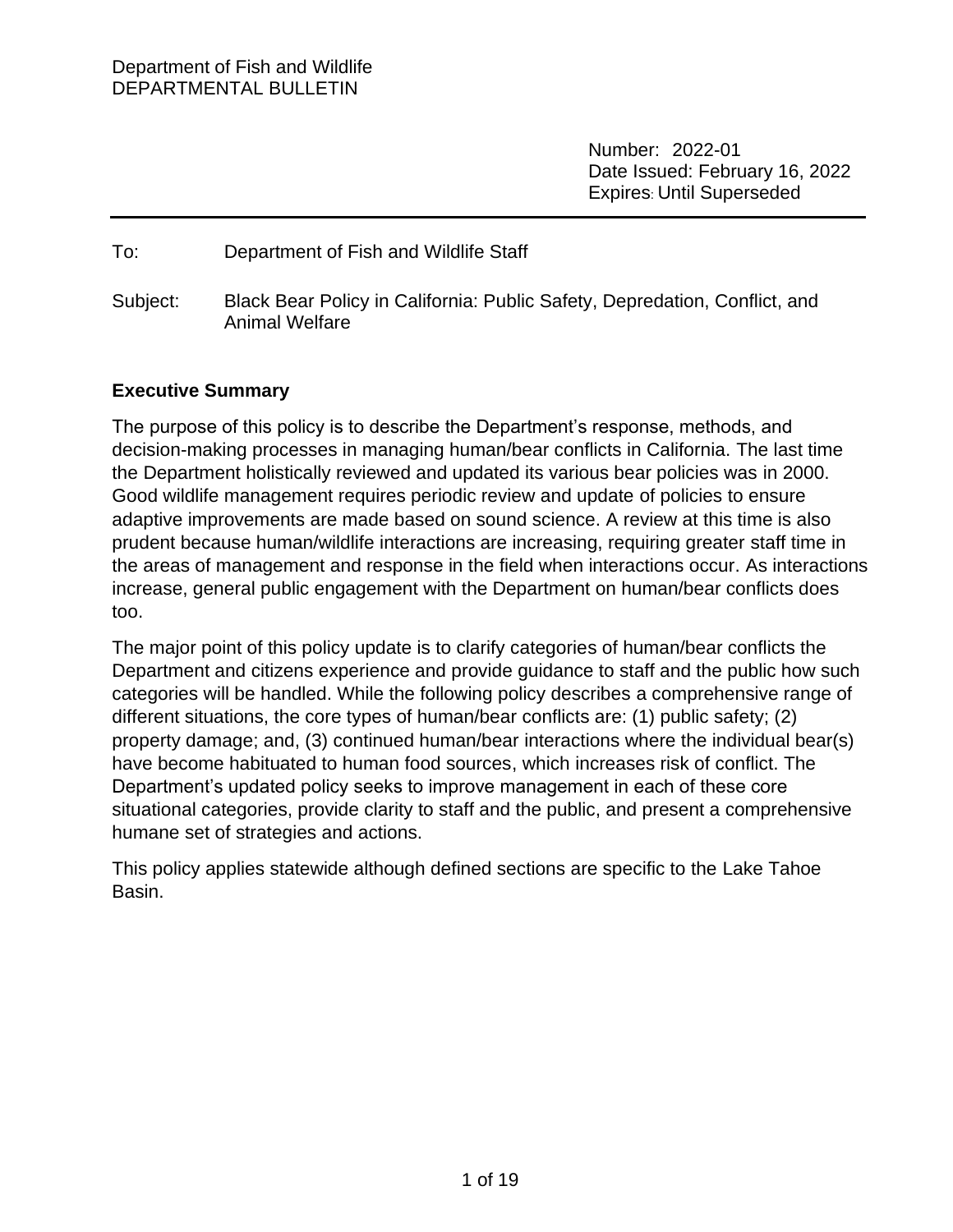The organization of the policy is presented here to allow readers to go directly to a specific section.

Overview and Background

**Definitions** 

- 1.0 Incident Response
- 2.0 Public Safety Bear Response
- 3.0 Depredation Bear Response
- 4.0 Conflict Bear Response
	- 4.1 No Harm/No Foul Bear Response
	- 4.2 Habituated Bear Response
	- 4.3 Incident Specific Approach

4.3.1 Documentation for Conflict Bear Placement and Relocation

4.3.2 Determination for Conflict Bear Relocation or Placement

4.4 Animal Welfare Bear Response

4.4.1 Sick or Injured Bear Response

4.4.2 Orphaned Bear Response

4.4.2.1 Rehabilitation Selection **Criteria** 

4.4.2.2 Procedures for Returning Orphaned Bear to Wild

- 5.0 Responsibilities of the Wildlife Health Lab and Wildlife Forensics Lab
- 6.0 Training
- 7.0 Outreach and Education Resources

Appendix A: Public Safety Wildlife Response Guidelines

Appendix B: Lake Tahoe Basin "Trap/Tag/Haze" Pilot Management Project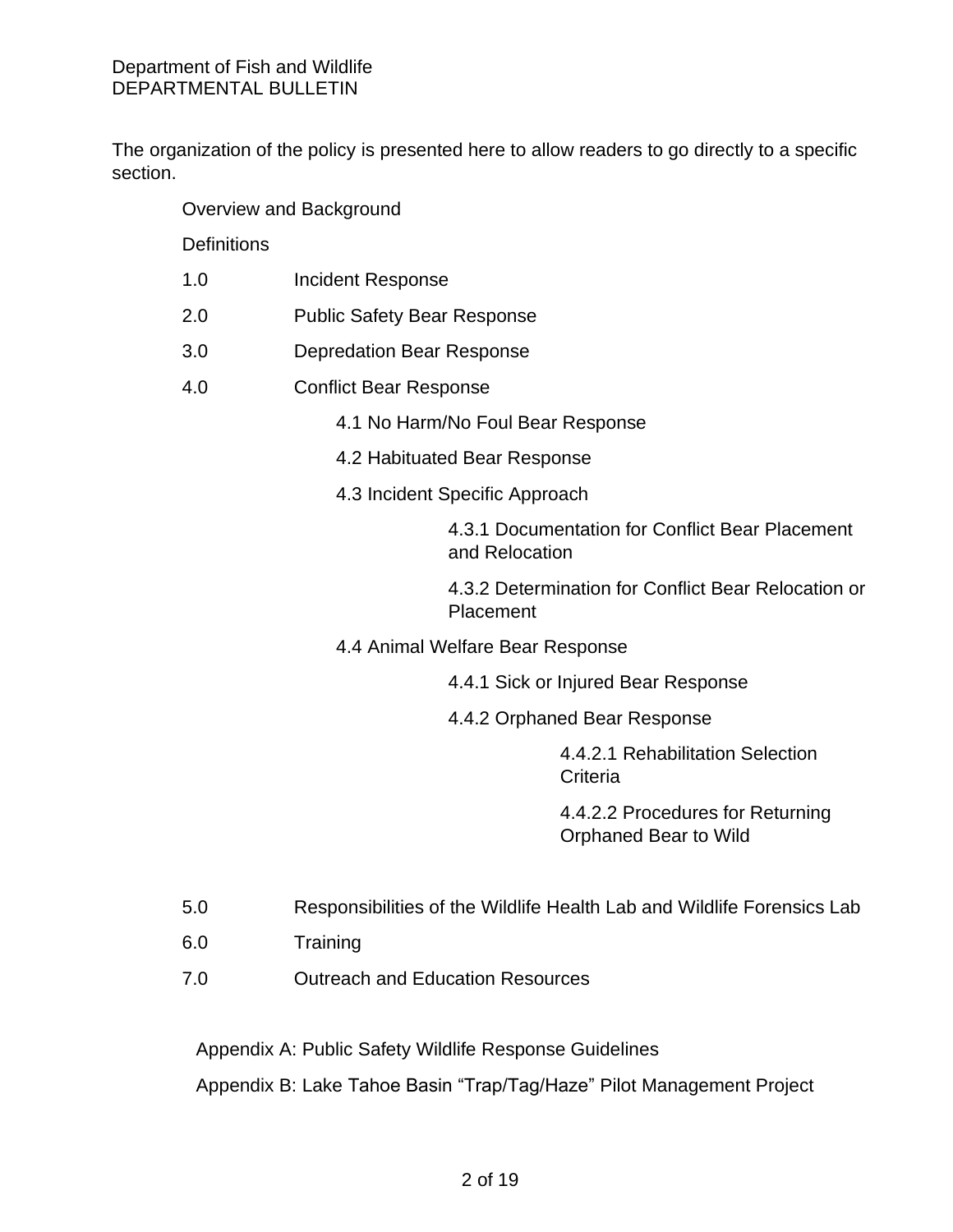## **Overview and Background**

Black bears are an important component of California's ecosystem and a valuable resource for the people of California. They are also one of the species most frequently involved in human/wildlife conflict throughout the state. In many areas, their natural behavior, foraging habits, distribution, and numbers have been altered by human encroachment and access to anthropogenic food sources, which may lead to altered behaviors resulting in decreased fear of people and increasing incidents of human/bear conflict.

This dynamic is particularly pronounced in the wildland-urban interface where human decisions about food and garbage can put both people and bears at risk. The Department recognizes this situation and seeks to avoid and minimize these conflicts by implementing measures to shift the behavior of bears back to their natural use of habitats and fear of humans, and to address concerns of public safety, public responsibility, animal welfare, and wildlife conservation. The Department is committed to addressing human behaviors that reduce the likelihood of keeping bears wild. Outreach on these behaviors can be found on the Department's [Keep Me Wild](https://wildlife.ca.gov/Keep-Me-Wild) webpage. A summary of the Department's outreach and education efforts is provided at the end of the policy in section 7.0.

This policy supersedes the following documents: Public Safety Wildlife Guidelines 2072 (for bears), Statewide Black Bear Policy 2071, Black Bear and Human Interactions Policy, Criteria for Taking Management Bears, and California Department of Fish and Wildlife North Central Region Lake Tahoe Basin Bear Management Guidance. It provides information and guidance to the public and Department staff responding to human/bear conflicts or welfare bear incidents.

Upon the effective date above, the policy will be implemented by Department staff for the purposes of providing a consistent approach to bear management in California. The policy will be reviewed and evaluated on an ongoing basis to provide the most up to date guidelines for bear management in California. Long-term success must involve collaboration with local entities and citizens with a common commitment to preventive approaches to bear conflict, such as the use of bear-proof garbage containers. As these relationships evolve, this policy will be updated. Upon revision and executive approval, the effective date will be updated to reflect a new date consistent with the revisions.

# **Definitions**

*Animal Welfare*: There is no universally accepted definition of animal welfare. For the purpose of this policy animal welfare is the physical, psychological, social, and environmental well-being of an animal. It is the Department's responsibility to consider animal welfare, within the context of population, ecosystem, and public health and safety, whenever managing bears. These considerations can be complex, subjective, and at times contradictory especially when applied to free-ranging, native wildlife. In implementing this policy the Department will follow Department Bulletin Number 2018-02 Department of Fish and Wildlife Animal Welfare Policy.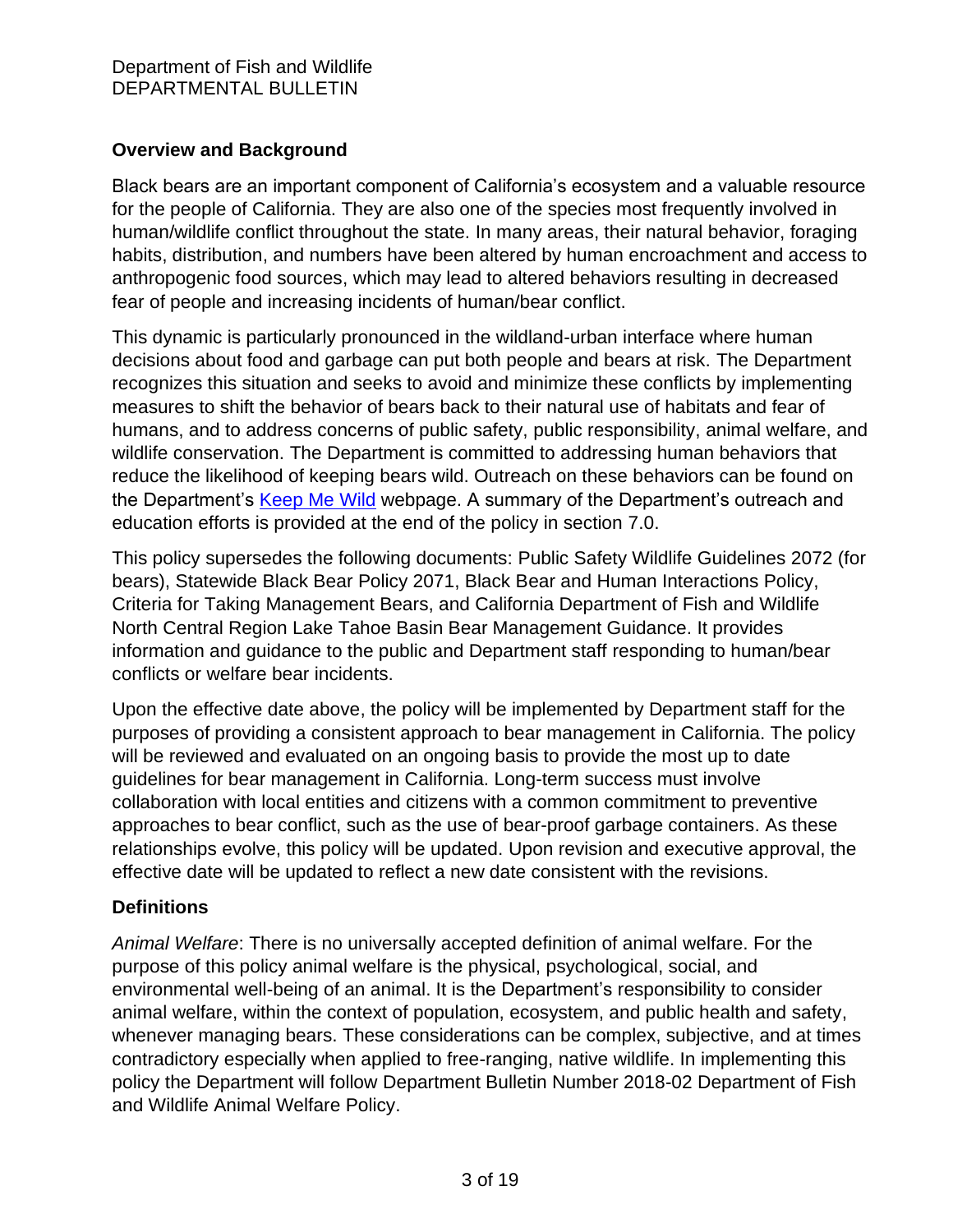*Conflict Bear*: A bear that requires action by the Department or the public due to its behavior or its situation. Included in this category are No Harm/No Foul bears, habituated bears, and animal welfare bears. Implicit in this definition is that a range of types of Conflict Bears creates a range of possible management actions.

*Depredation Bear*: A bear that is threatening to, damaging, or destroying property for which a revocable depredation permit has been requested and can be issued in accordance with the Fish and Game Code.

*Habituated Bear*: A bear that shows little to no overt reaction to people as a result of being repeatedly exposed to anthropogenic stimuli without substantial consequence.

*Hazing*: A technique where deterrents are administered to a bear to immediately modify the bear's undesirable behavior. Techniques may include, but are not limited to, use of pyrotechnics, noise makers, non-lethal projectiles, paint ball, scent deterrent, and dogs.

*Incident*: A bear has, or is likely to, damage property, pose or become a public safety threat, or be in danger of not being able to return safely to appropriate habitat given its location or health status.

*No Harm/No Foul Bear*: A bear that has strayed into an area where an incident could occur, has not engaged in nuisance activity or caused property damage, and may require assistance to return to nearby suitable habitat.

*Orphaned Bear Cub*: A cub of the year that is unable to survive in the wild without intervention, and is not associated with a sow.

*Orphaned Yearling Bear:* A bear in its second calendar year of life, after January 1 but before July, that is unable to survive in the wild without intervention, and is not associated with a sow.

*Public Safety Bear*: A bear demonstrating aggressive action that has resulted in physical contact with a human; or a bear exhibiting an immediate threat to public health and safety, given the totality of the circumstances. Immediate threat refers to a bear that exhibits one or more aggressive behaviors directed toward a person that is not reasonably believed to be due to the presence of responders. Public safety includes situations where a bear remains a threat despite efforts to allow or encourage it through active means to leave the area.

*Rehabilitation*: Captive care or treatment of a welfare bear with the goal of returning the animal to the wild after it has recovered and is able to live independently.

*Relocation*: A situation in which a bear is trapped/captured and moved to suitable habitat. Relocation bears must be tagged or otherwise identified in a persistent and distinctive manner and collared if feasible.

*Response Guidance Team (RGT)*: Group consisting of the Regional Manager (RM), Chief of Wildlife Branch (CWLB), Chief of Law Enforcement Division (CLED), Deputy Chief of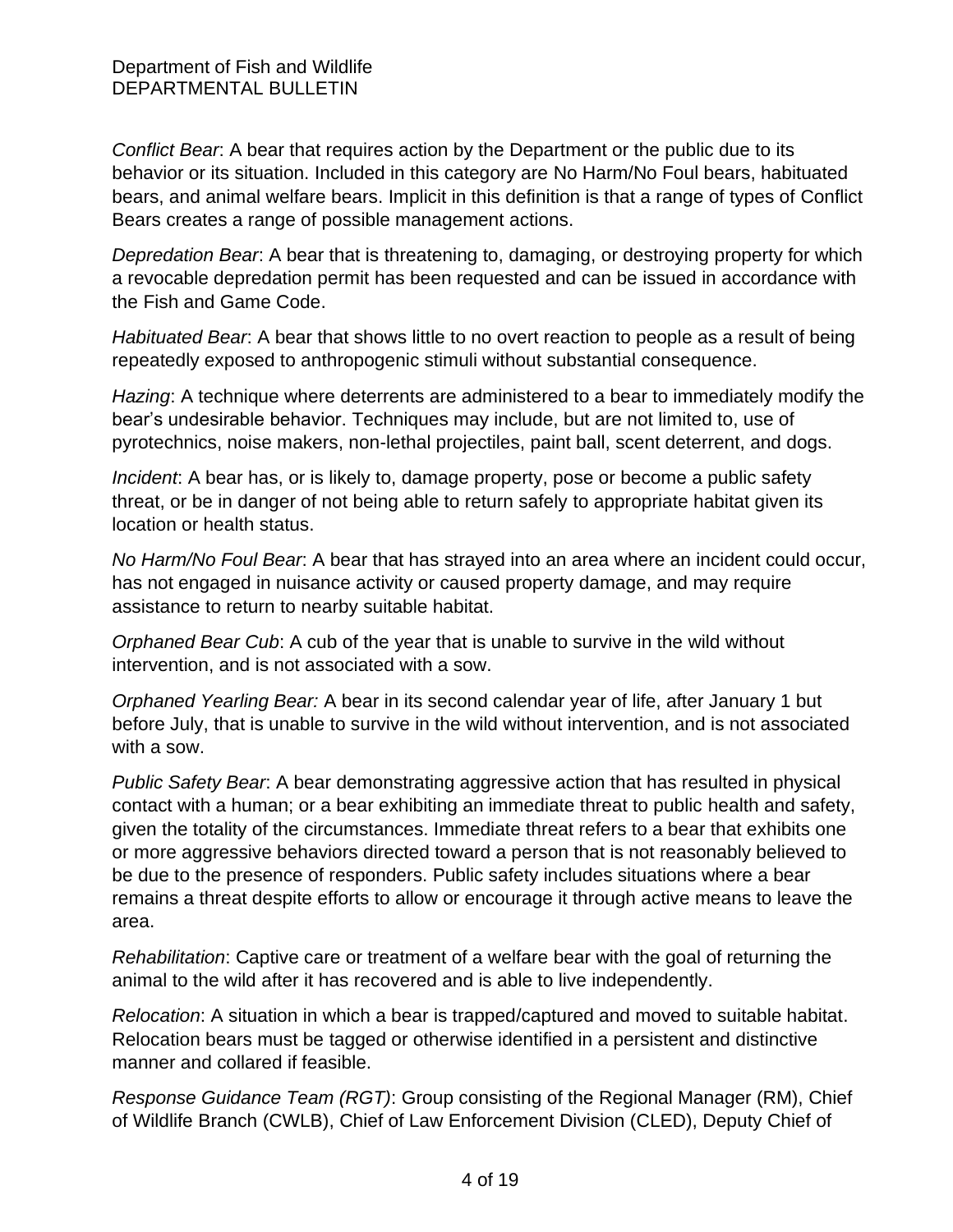Law Enforcement Division (DCLED), Deputy Director of the Wildlife and Fisheries Division (DDWFD), the Wildlife Health Lab (WHL) Environmental Program Manager (EPM), Assistant Chief (AC) of Law Enforcement where the incident is occurring, the Deputy Director of the Office of Communications, Education, and Outreach (OCEO) or their named designees who are available to evaluate a situation and provide personnel to assist as needed in conflict situations.

*Take*: means hunt, pursue, catch, capture, or kill, or attempt to hunt, pursue, catch, capture, or kill.

*Welfare Bear*: An orphaned, sick, or injured bear that may require veterinary care.

### **1.0 Incident Response**

Three types of bear incidents require Department response: Public Safety Bear, Depredation Bear, and Conflict Bear. For non-public safety incidents, the regional wildlife program is the lead and is expected to respond within 48 hours. For the Department, LED is the only entity that can designate a Public Safety Bear. LED will respond to Public Safety Bears appropriately. If necessary, additional assistance can be requested through the appropriate chain of command. The type and level of response will be consistent with the reported incident (*i.e.*, public safety, depredation, conflict).

If an Incident Command System (ICS) is established for a bear incident, the incident commander's directives will be followed by all on-site employees. For most incidents, regional wildlife program staff or LED personnel will respond to the incident and provide detailed information about the incident to their chain of command. All incidents are to be documented through the Department's online Wildlife Incident Reporting (WIR) system. Incidents can be handled by regional wildlife program staff or LED personnel, unless either the AC or EPM deems the circumstances require executive input. In Conflict Bear incidents where management options have been exhausted, the decision to remove the bear from the population (*i.e.*, lethally taken, relocated, or captured for long-term captivity), **may only be made by the RM or RGT**. Specific decision authority is described below.

Experience shows that internal and external communication is important to enhancing the public's understanding of bear and human conflicts. A communication plan should be developed within the Incident Response depending on circumstances surrounding the incident. RGT communication will be conducted by any means available including phone, email, and other information technology-based communication platforms. OCEO is part of the RGT and will designate a single point-of-contact for media calls. OCEO will be responsible for information dissemination to the media and public as necessary.

As soon as possible but not later than 48 hours after receiving a report of a bear incident from a Reporting Party (RP), the initial staff receiving the report shall enter the required information into the WIR system and assess such information to determine if it requires further action. The assessment will include consideration of whether the animal could become a depredation or potential human/bear conflict. Volunteers or seasonal staff may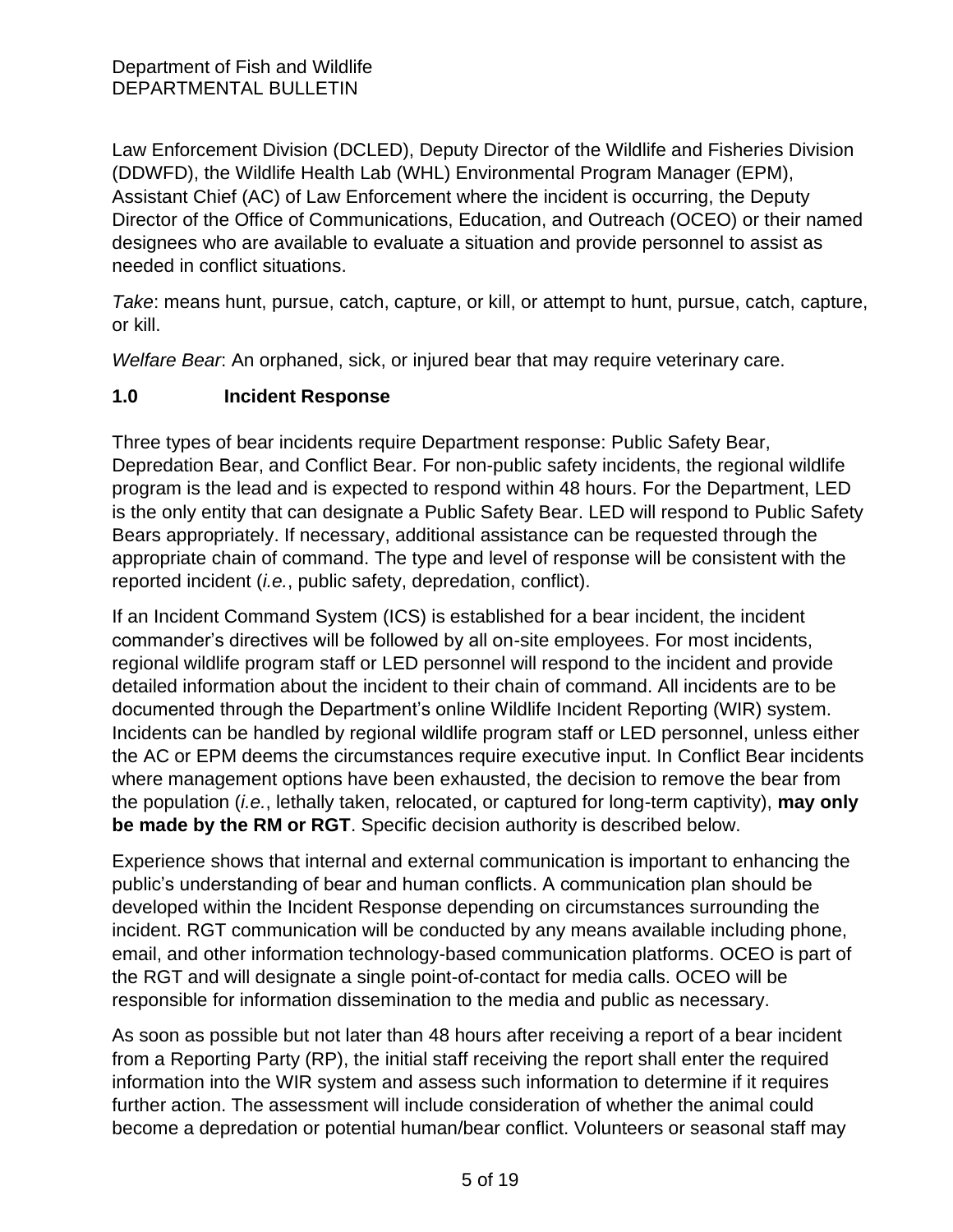be assigned to respond to reports of sightings where the RP does not indicate the existence of any potential or actual threat to public health and safety. Appropriate responses may be either by phone or email directly to the RP and shall emphasize nonlethal measures to prevent a human/bear conflict (*e.g. Keep Me Wild*).

## **2.0 Public Safety Bear Response**

The Department's foremost consideration is the protection of human life. Responding to public safety wildlife incidents are a priority for the Department, and a Public Safety Bear shall be humanely euthanized as quickly as possible by a Department official or a peace officer.

A Public Safety Bear as defined above and determined by LED or a law enforcement officer from a law enforcement agency, may be lethally taken at any time. Law enforcement officers from a law enforcement agency outside the Department are authorized to deem a bear a public safety situation. For the Department, only LED may make such a determination. If reasonable, before the bear is taken, the regional or LED chain of command will be notified and will provide detailed information to region, LED, WHL, and executive. The bear carcass will be handled to preserve evidence and submitted through the WHL to a California Animal and Food Safety (CAHFS) Laboratory for a full public safety postmortem workup following WHL and CAHFS protocols.

For incidents where the bear is determined to be an imminent threat to the public, but cannot be immediately located for euthanasia, an ICS will be established. The ICS will remain active until the Incident Commander determines an immediate threat to the public no longer exists.

In cases where extenuating circumstances indicate another attack is unlikely or the initial attack was provoked, the AC will collaborate with the RM. They may recommend to the RGT that the bear is no longer a public safety threat and allow management options other than euthanasia. Any decision to cease capture efforts will be made by the AC after consultation through the LED chain of command and with the RGT.

Refer to Appendix A of the policy for a step-wise process for public safety wildlife responses when there is no attack on a human and also for response when there is an attack on a human.

### **3.0 Depredation Bear Response**

Depredation within this policy means damage caused to personal property by bears. Fish and Game Code section 4181 and regulations (Cal. Code Regs., tit. 14, § 401) provide for issuance of a revocable depredation permit to landowners or tenants who experience property damage from bears as determined by Department staff. The legal authority to kill animals damaging or destroying land or property was enacted by the Legislature in the 1950s. A lot has changed in California since then.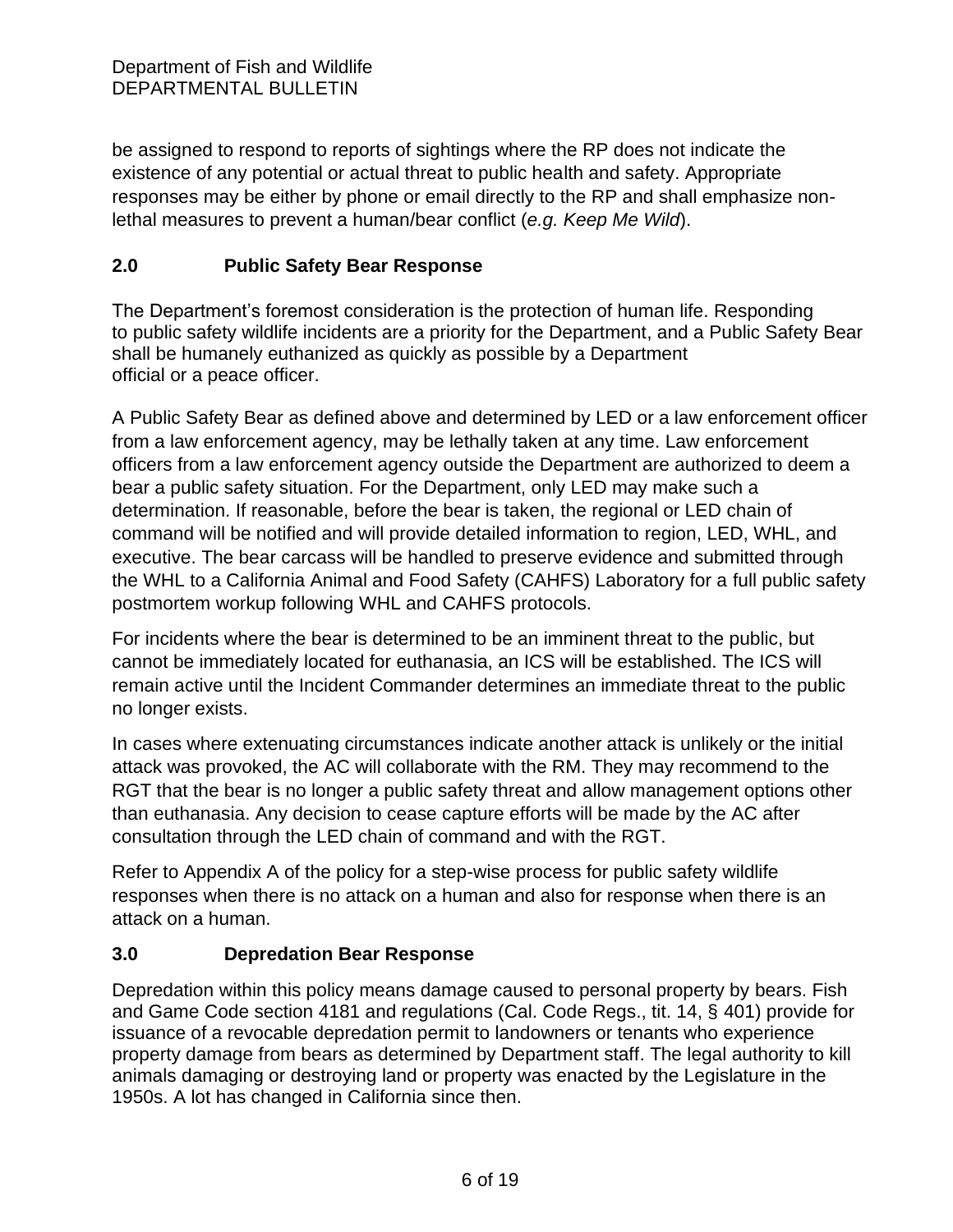Historically, these laws, wildlife management, poaching of wildlife, and other factors contributed toward a relationship with wildlife where many species were shot, trapped, and eliminated as nuisance or "vermin" during the 1800s and into the 1900s. As time changes, values change, and wildlife management evolves. Existing law allows any owner or tenant of land or property that is being damaged or destroyed or is in danger of being damaged or destroyed by specific animals, including bears, to request from the Department a permit to kill the animal involved. This ability has existed for Californians since at least 1957. The Department engages with citizens seeking this permission contemporaneous to the 21<sup>st</sup> century.

Today, this permit shall be issued by the Department after an application by an owner or tenant of land or property but only upon satisfactory evidence of the damage or destruction. Importantly, the permit shall contain information about why the permit was necessary, what efforts were made to solve the problem without killing the bear, the corrective actions that should be implemented to prevent a reoccurrence, and proper disposal of the carcass. The Department emphasizes that this process requires information from the applicant whether any efforts, and if so, what efforts, were made to solve the problem without the need for lethal action. If no such efforts have been made, the Department will work with the applicant to propose non-lethal efforts first, as an alternative to the applicant pursuing their option under Fish and Game Code section 4181 and California Code of Regulations, Title 14, section 401.

Furthermore, the Department may, at its discretion, add terms and conditions to the permit necessary to protect wildlife and ensure public safety, including but not limited to conditions that require the permittee to implement corrective actions (*e.g.*, hazing; eliminating unnatural food or attractants by removing trash and bear-proofing food storage areas; enclosing animal pens; installing fencing or electric fencing, motion lights and sprinklers, noise machines, guard animals; or securing and blocking access to crawl spaces or other potential denning sites), ensure only a single animal is taken, or take other actions. If information is available to help identify the bear that caused the damage, this should be used to ensure the correct bear was trapped/captured before it is removed or lethally taken. The Department responder shall document the incident through the Department's WIR system.

A person knowingly feeding a bear could be subject to criminal penalties pursuant to California Code of Regulations, Title 14, section 251.3. If a department responder determines persons are feeding a bear, they should notify LED immediately.

Section 4181.1(a) states any owner of livestock or the livestock owner's employee may immediately take a bear encountered in the act of, inflicting injury to, molesting or killing livestock if the taking is reported to the Department no later than the next working day and the carcass is made available to the Department. If this occurs, LED should be notified for verification and reporting.

**Decision Authority:** The decision to issue a depredation permit shall be made by an EPM or RM consistent with this updated policy. It is expected that the EPM and RM are in frequent communication on the type and status of depredation requests in the Region. The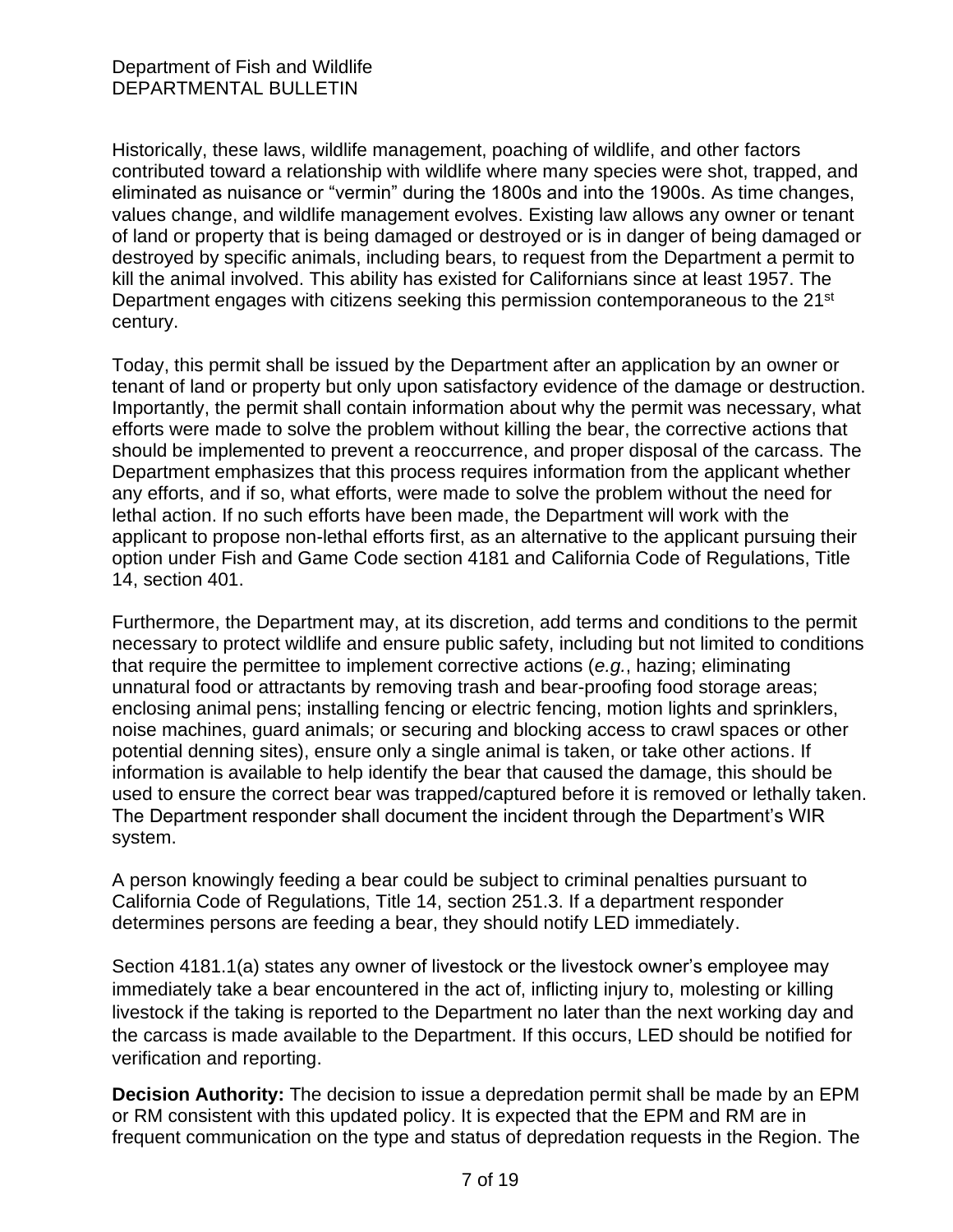RM will regularly brief executive staff on type and status of decisions. If it is determined the target Depredation Bear is a sow with dependent young, then the EPM will coordinate with the RM, and the RGT should be consulted prior to issuance of a depredation permit.

# **4.0 Conflict Bear Response**

A variety of Conflict Bear situations may arise where no imminent threat to the public exists and no depredation permit has been issued. These cases can range from a bear in a populated area that has caused No Harm/No Foul to a bear that is displaying habituation to human supplied food sources and has lost its instinctual fear of people. It is also the case that a Conflict Bear situation where no depredation permit has been issued may turn into an imminent threat to public safety. Careful consideration of the individual bear, the context and conditions, and available resources are required to determine the best course of action for any given situation to ensure the best chances of success in terms of safety and animal welfare.

This section of the policy recognizes the increase in human/bear conflicts in California, particularly in the Lake Tahoe Basin. As the Department implements a response, it is actively engaged with individuals, neighborhoods, homeowners' associations, and others with an appreciation for the challenges and the potential for conflict situations to turn into management situations necessitating the Department to respond to truly habituated bears. This section of the policy defines a step-wise approach ranging from "No Harm/No Foul" conflicts to those that may end with a management action to humanely euthanize an animal.

Early communication between regional wildlife program staff, WHL, and LED is critical. Information about the Conflict Bear shall be conveyed through the appropriate chain of command. Communication with the RGT should be done by any means available including phone, email, and other information technology based communication platforms.

# **4.1 No Harm/No Foul Bear Response**

While not the only example, the classic example of a No Harm/No Foul bear conflict is a bear in a tree in a neighborhood. In situations where suitable habitat is readily accessible, a No Harm/No Foul Bear should be encouraged to return to that habitat by removing attractants, antagonists, or distractions and, if necessary, by hazing. The Department may relocate the bear to suitable habitat if the foregoing methods are unsuccessful or determined unsafe for the bear, staff and/or the public. Trapping/capturing or chemical immobilization may be necessary in order to move a bear. Ear tags shall be placed and biological samples (*i.e.*, DNA) collected from all bears immobilized by the Department for purposes of future identification. Special "do not consume" or "call before consuming" eartags are to be used if chemical immobilization occurs within two weeks of or during the general and archery bear season. An Immobilization Data Sheet shall be completed (with ear tag number) and forwarded to the WHL where all pertinent information, including ear tag color, location and number, will be captured in a database for future reference in the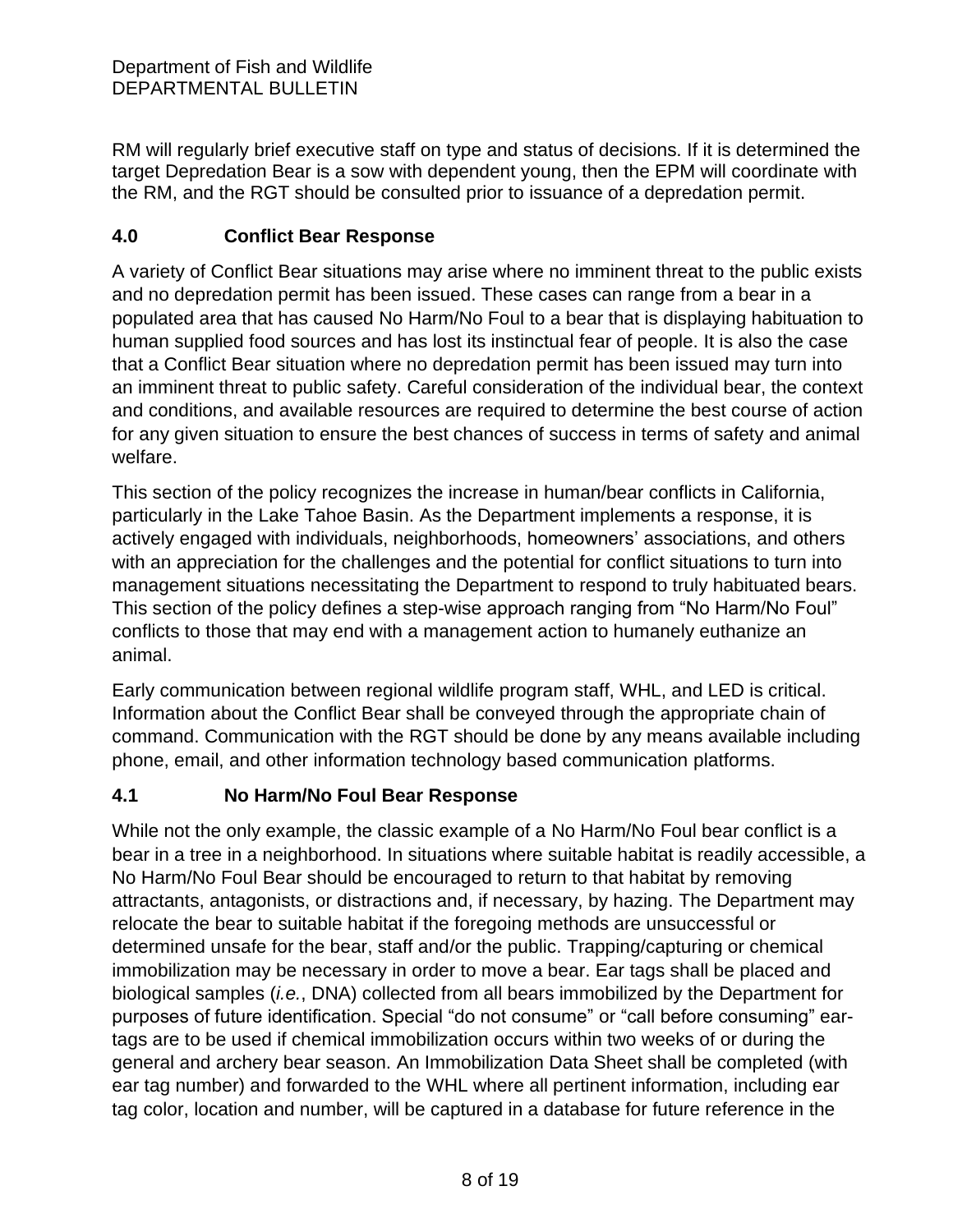event an ear-tagged bear is recaptured. Prior to trapping/capturing and relocation, documentation (as defined below in 4.3.1) must be approved by the RM or designee.

**Decision Authority:** The decision to trap/capture and relocate a No Harm/No Foul bear shall be made by the RM or designee.

## **4.2 Habituated Bear Response**

The instinct for a bear to return to a known food source overrides what should be a natural tendency to avoid people. The more bears become accustomed to human food sources, the more likely they are to interact with people, which ultimately exposes them to situations where their behavior is less desirable, increasing risk for conflict. The Department's related "Keep Me Wild" program is a public campaign to help California's wild animals from becoming habituated and falling victim to unnecessary conflict and even death resulting from access to human food and garbage. The Keep Me Wild Campaign is publicly advertised and provides tips for keeping animals like bears away from homes and what to do if humans encounter a bear. The Department will seek opportunities to increase human awareness of the serious dangers of habituation to bears.

## **4.3 Incident Specific Approach**

Each incident will be evaluated and a response will be determined on a case-by-case basis according to specific facts and circumstances. The staff approach to a possibly habituated bear should employ methods from the tool box of resources available based on the evidence and science. The tool box of resources for managing bears is evolving and may include approaches such as those described in Appendix B: **Lake Tahoe Basin "Trap/Tag/Haze" Pilot Management Project**. Additional management approaches require resources that are currently not available to the Department for statewide bear management. Efforts to understand bear management approaches are costly and time consuming requiring additional staffing, equipment, and cooperation among partner groups.

The most desirable outcome for a habituated bear is avoidance of humans and a return to its natural behavior and habitat. Department staff should recommend corrective actions by property or livestock owners such as managing attractants (removal of all non-natural food items), managing the site (fencing, educating people about bear avoidance or temporarily removing public access), or managing the bear (hazing methods). This emphasis on nonlethal corrective actions first is a prudent management structure designed to cure the habituation, remedy the conflict, and create the best outcome for the bear itself. Relocation, placement, or euthanasia of Conflict Bears will be employed only when all feasible corrective measures are exhausted and will follow steps described in 4.3.1-4.3.2.

The Department recognizes that, unfortunately, some bears may be so habituated that the conflict will persist. The reality is some bears may learn a behavior. They may show little to no reaction to people. They may continue to break into dwellings or frequent areas like campgrounds, increasing the likelihood of conflicts.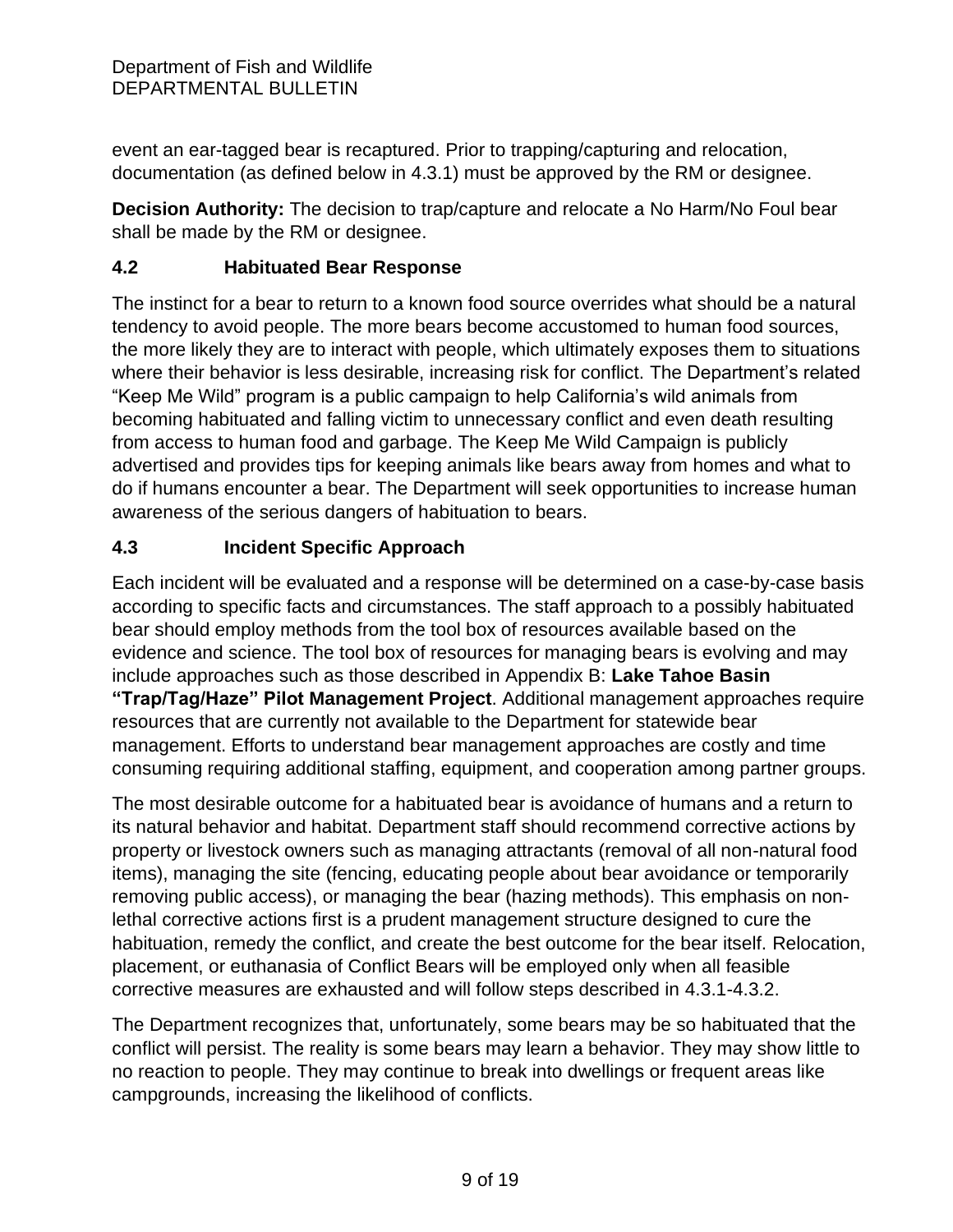Therefore, regional wildlife program staff will determine a course of action until the issue is resolved, or it appears corrective actions have been exhausted and the situation remains unresolved. Regional wildlife program staff will provide a briefing document containing pertinent information to their supervisor, who will evaluate whether additional management options should be employed to address the situation. Where feasible, best efforts will be made to collect scientific data and genetic samples from any bear regardless of the type of conflict, incident or action. Consideration in the briefing document will be given to the documented timeline of conflict incidents detailing the risk posed to human health and property, the pattern of incidents, whether behavior is becoming increasingly bold or threatening, and the outcome of corrective measures. If the supervisor believes additional management efforts are unlikely to succeed, this information will be provided to the EPMs of the Region and the WHL, who will develop a recommendation to either euthanize the bear, relocate the bear, or place the bear in captivity, based on criteria below. This recommendation will be provided to the RGT.

### **4.3.1 Documentation for Conflict Bear Relocation or Placement**

Relocation or placement of a bear in a care facility requires careful consideration. Science is developing regarding the long-term efficacy of relocating animals. Often relocated bears return to the habitat in question over long distances. Placement of a bear means a lifetime of captivity for a once wild animal. Moreover, appropriate facilities for placement may not be available. However, relocation and placement are responsible management actions for the Department to consider as an alternative to lethal actions.

For any Conflict Bear, in order to consider relocation or placement, documentation must contain the following information and be made readily available for decision making.

- 1. Description and current status of the bear (tag number, if available).
- 2. Details of timeline and type of conflict.
- 3. Rationale for placement or relocation.
- 4. Efforts to implement corrective actions.
- 5. Hazing efforts implemented and the bear's response.
- 6. Information from other state, federal, or local agencies, including law enforcement.
- 7. Availability of trained staff and necessary equipment including GPS collar if bear will be relocated. Include a list of staff involved.
- 8. Relocation suitable habitat and release site identified, time of relocation, and approvals accepted.
- 9. Communication plan with OCEO to media or interested parties. Notify affected local, state, or federal landowners of the intent to relocate the bear, and notify all other Region/Branches that may be impacted by the relocation.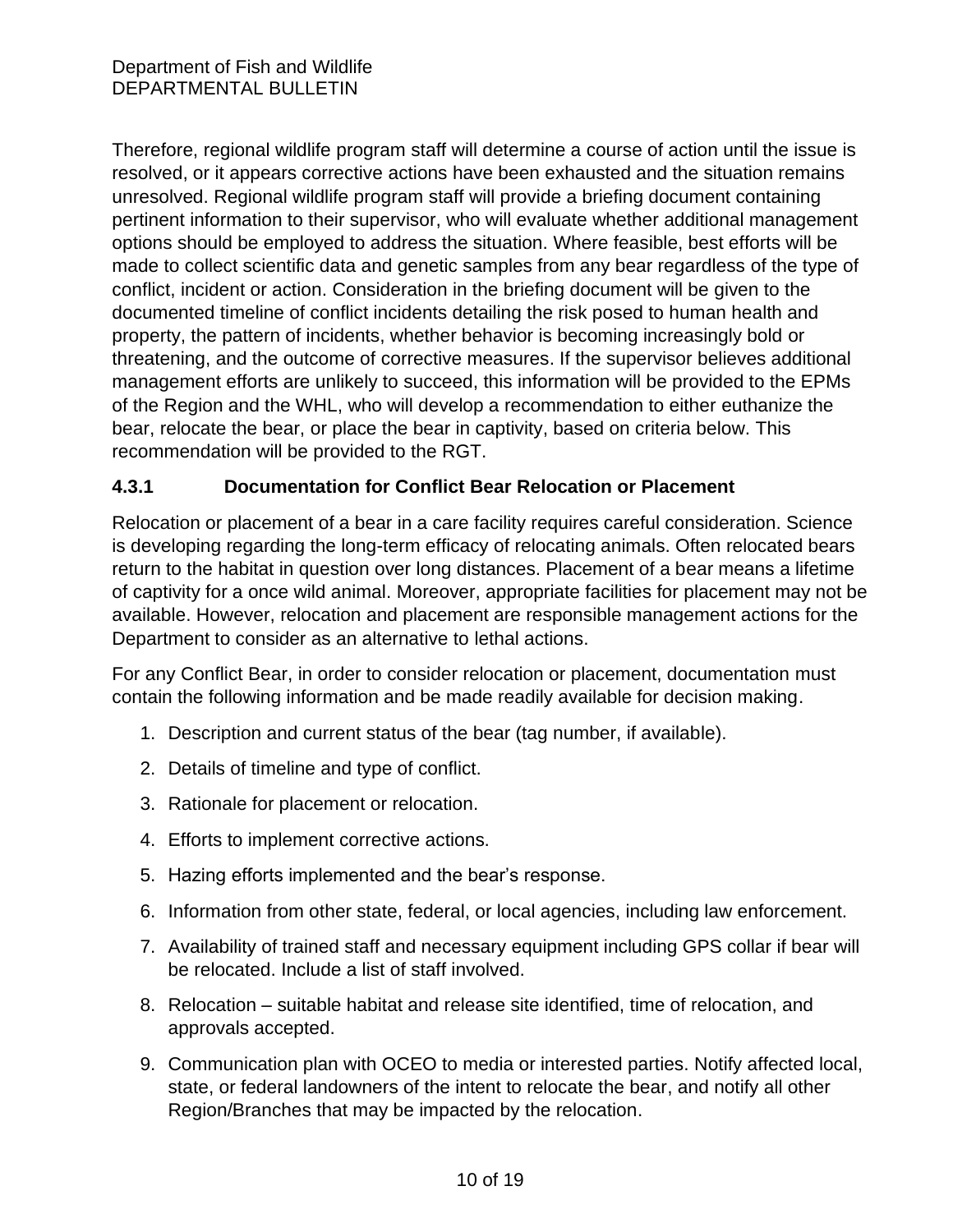- 10.Placement The WHL will initiate outreach to determine space availability at accredited and quality facilities, both in and out-of-state, for the particular placement candidate bear. The decision to permanently place an animal should be considered an option only if rehabilitation and release back to the wild is deemed infeasible and the bear is determined to be a good candidate for permanent placement.
- 11.Relocation Approval A No Harm/No Foul bear may be relocated to nearby suitable habitat with approval from the RM or designee (Section 4.1). All other relocation efforts require approval of the RM and RGT (Section 4.3.2). Because the act of relocation may be time sensitive, the approval may be communicated and approved via text or email, and saved for retrieval if needed.

### **4.3.2. Determination for Conflict Bear Relocation or Placement**

The determination of whether to attempt placement, relocation, or euthanasia will be made by considering animal welfare and the likelihood of successful placement or relocation. The ethics and animal welfare concerns associated with removing a wild animal from its natural habitat and into captivity, whether for short-term evaluation or permanent placement, are important considerations. Adult bears may be poor candidates for placement due to the chronic stress of adjusting to captivity after living only in wild conditions. Cubs are usually better candidates for successful placement. Due to their long lifespans and the large area required for housing, long-term placement options for bears are limited.

WHL determines appropriate placement options by considering accreditation and quality of available facilities. Information is maintained on all zoos and sanctuaries in the state regarding inspection history and prior placement outcomes. WHL also determines the availability of out-of-state facilities by contacting the Association of Zoos and Aquariums, the American Sanctuary Association or the Global Federation of Animal Sanctuaries. If an unaccredited facility outside of the state has availability, WHL consults their last two U.S. Department of Agriculture inspection reports and their permitting status with the appropriate state wildlife agency to evaluate suitability. Although placement in the state is preferred, decisions regarding placement are made on a case-by-case basis, depending on the temperament and age of the animal, and the availability of a quality facility. If no placement option is available, the Department will consider relocation or euthanasia.

After evaluation and a decision against relocation or placement, the bear should be euthanized in the field to prevent the unnecessary stress of capture and captivity. If longterm placement is available, a bear may be housed temporarily at WHL, with approval from the WHL EPM, to evaluate whether the bear's temperament is conducive to long-term captivity. If placement is decided against, humane euthanasia will be performed.

**Decision Authority:** The decision to use corrective measures shall be made by regional wildlife program staff in consultation with the RM or designee. The decision to place or relocate shall be made by the RM or CWLB in consultation with the RGT. A recommendation for potential placement of the habituated bear will be made by WHL and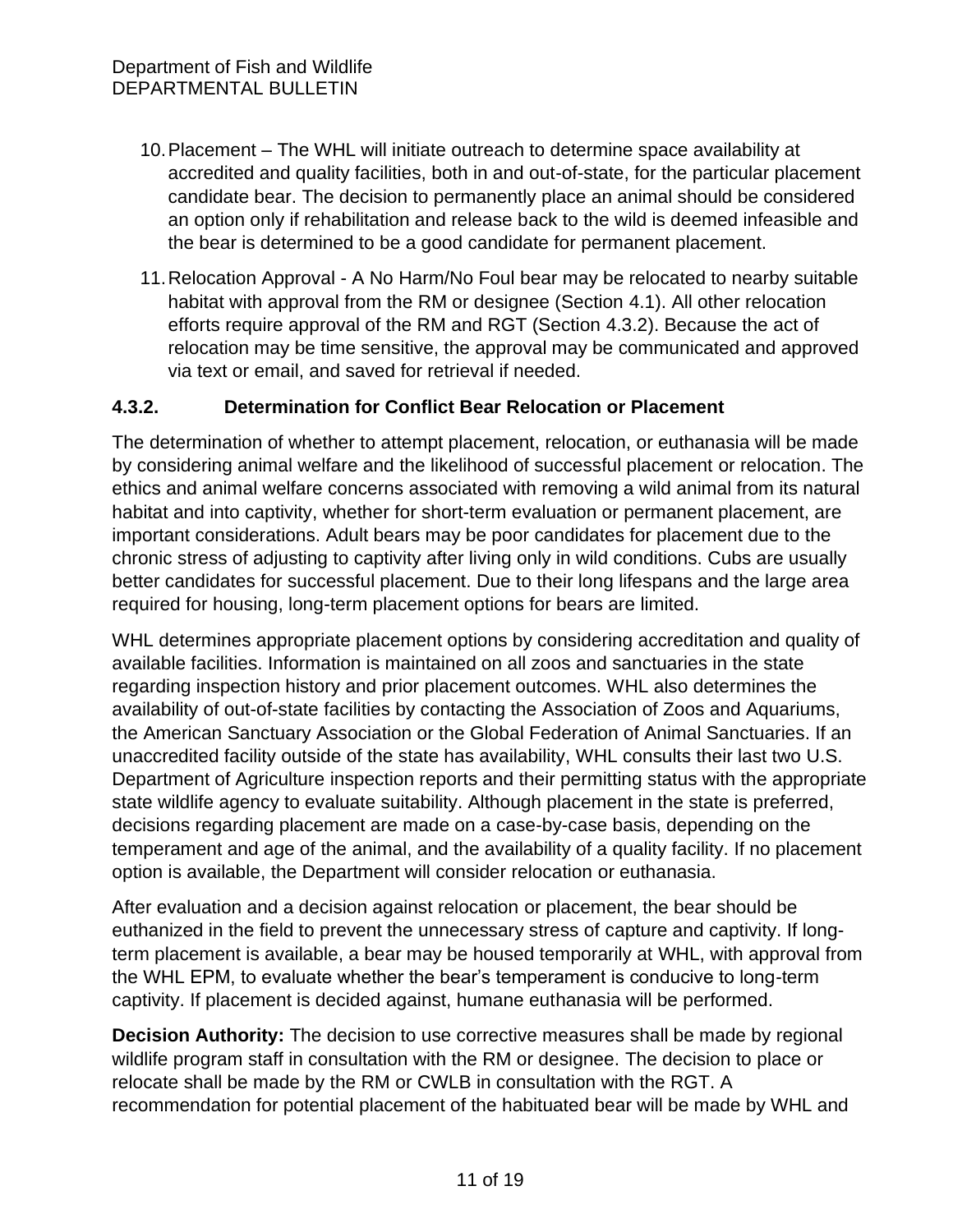approved by the RGT. The decision to euthanize a habituated bear shall be made by the RGT.

## **4.4 Animal Welfare Bear Response**

The Department strives to sustain the welfare of bears by allowing them to express their normal behavior and avoiding situations that subject them to undue pain and fear. These considerations can be complex, subjective, and at times contradictory especially when applied to free-ranging, native wildlife. The Department will consider animal welfare when managing human/bear conflict, minimizing suffering to individual animals while attempting to protect their freedom to exercise natural behaviors. In general, animal welfare bears fall into two categories: sick or injured bears, and orphaned bears.

## **4.4.1 Sick or Injured Bear Response**

In the case of sick or injured bears, responding personnel should assess injuries to the best of their ability. A WHL veterinarian should be consulted if the responder is unsure as to the severity of illness or injuries or otherwise requires guidance or assistance regarding handling or disposition of the bear. Bears with severe trauma that includes severe bone breaks or severe head trauma should be considered for immediate euthanasia in the field due to poor prognosis and to reduce suffering of the animal.

**Decision Authority:** A plan for response to a sick or injured bear will be recommended to the RM by the WHL. The decision to euthanize a sick or injured bear will be made by the RM or CWLB in consultation with the WHL.

# **4.4.2 Orphaned Bear Response**

On occasion, black bear cubs or yearlings may be found orphaned (both defined above). Orphaned cubs are eligible for rehabilitation only at permitted wildlife rehabilitation facilities specifically approved by the Department for bear rehabilitation. It is unlawful for the public to pick up and possess orphaned bears (Fish and Game Code sections 2000 and 2002; California Code of Regulations, Title 14, section 679(b)). Occasionally, orphaned yearlings, when they might normally still be associated with a sow, require Department response for conflict or welfare situations. Yearling bears offer unique challenges in a rehabilitation setting, they are more likely to injure themselves or damage their enclosures, and are generally more difficult to successfully manage and release back to the wild. As such, orphaned yearlings may be considered for rehabilitation on a case-by-case basis and in consultation with a WHL veterinarian.

The following guidelines should be used to assist personnel in implementing this policy as it relates to orphaned bears and dependent yearlings.

### **4.4.2.1 Rehabilitation Selection Criteria**

Orphaned bears may be candidates for rehabilitation if all the following conditions are met:

1. The orphaned cub or yearling is clearly dependent and unable to survive in the wild.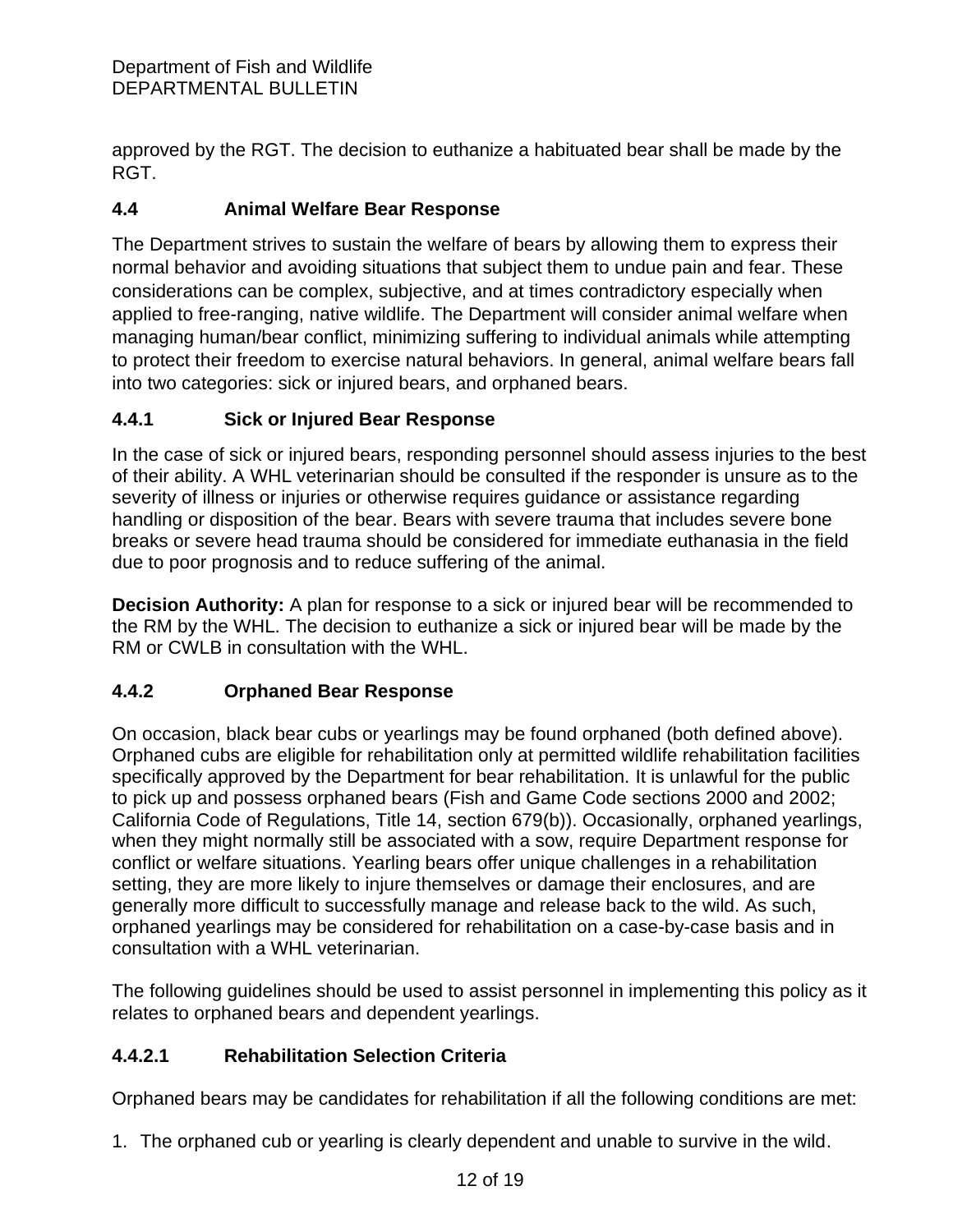- 2. The orphaned cub or yearling shows little to no evidence of habituation to humans. Starving cubs or yearlings may appear habituated upon initial presentation, but often resume wild behavior once adequately fed.
- 3. There is a consensus between Department personnel in the region and the WHL EPM or his/her designee that a given cub or yearling is suitable for rehabilitation. If consensus is not reached, the final decision about whether a cub or yearling meets the criteria will be made by the WHL EPM.

### **4.4.2.2 Procedures for Returning Orphaned Bear to Wild**

- 1. WHL should be consulted regarding all orphaned bears determined to be potential candidates for rehabilitation and release. The animals should be held in a secure container and kept in a quiet location with little or no human contact. The bear(s) should be given food and water as appropriate. The WHL will determine if the orphaned bear should be transported to WHL or directly to a permitted orphaned bear rehabilitation center.
- 2. All rehabilitated orphaned bears shall be ear tagged immediately once placed at the rehabilitating facility. Prior to release, relocation approval must be agreed upon by RM and CWLB or designee.
- 3. Release of rehabilitated orphaned bear(s) will be done in appropriate habitat and may entail a "soft" release where hibernation behavior is triggered and the hibernating bear is placed in natural or artificially constructed den(s) during the appropriate time of winter or early spring, or a "hard" release in late winter or early spring where the cub/yearling either has come out of hibernation or was never hibernating and is released awake with light to moderate hazing in an area where food resources are available.
- 4. The release of a rehabilitated orphaned bear shall be supervised by Department personnel. WHL or Region will coordinate through OCEO regarding communication with news media.

### **5.0 Responsibilities of the Wildlife Health Lab and Wildlife Forensics Lab (WFL)**

Public Safety animals that do not injure or kill a person will be necropsied by the WHL or an independent diagnostic laboratory approved by WHL. WFL will provide genetic analysis of the bear.

A Public Safety animal that injures or kills a person will be necropsied by an independent diagnostic laboratory in consultation with the WHL and WFL. Public Safety animals killed in an attack on a person must be examined by WFL personnel or a qualified person approved by WFL supervisor using specific procedures established by WFL.

If a human death occurs, coordination of the autopsy between the proper officials and WFL is important so that WFL personnel can take appropriate samples for examination.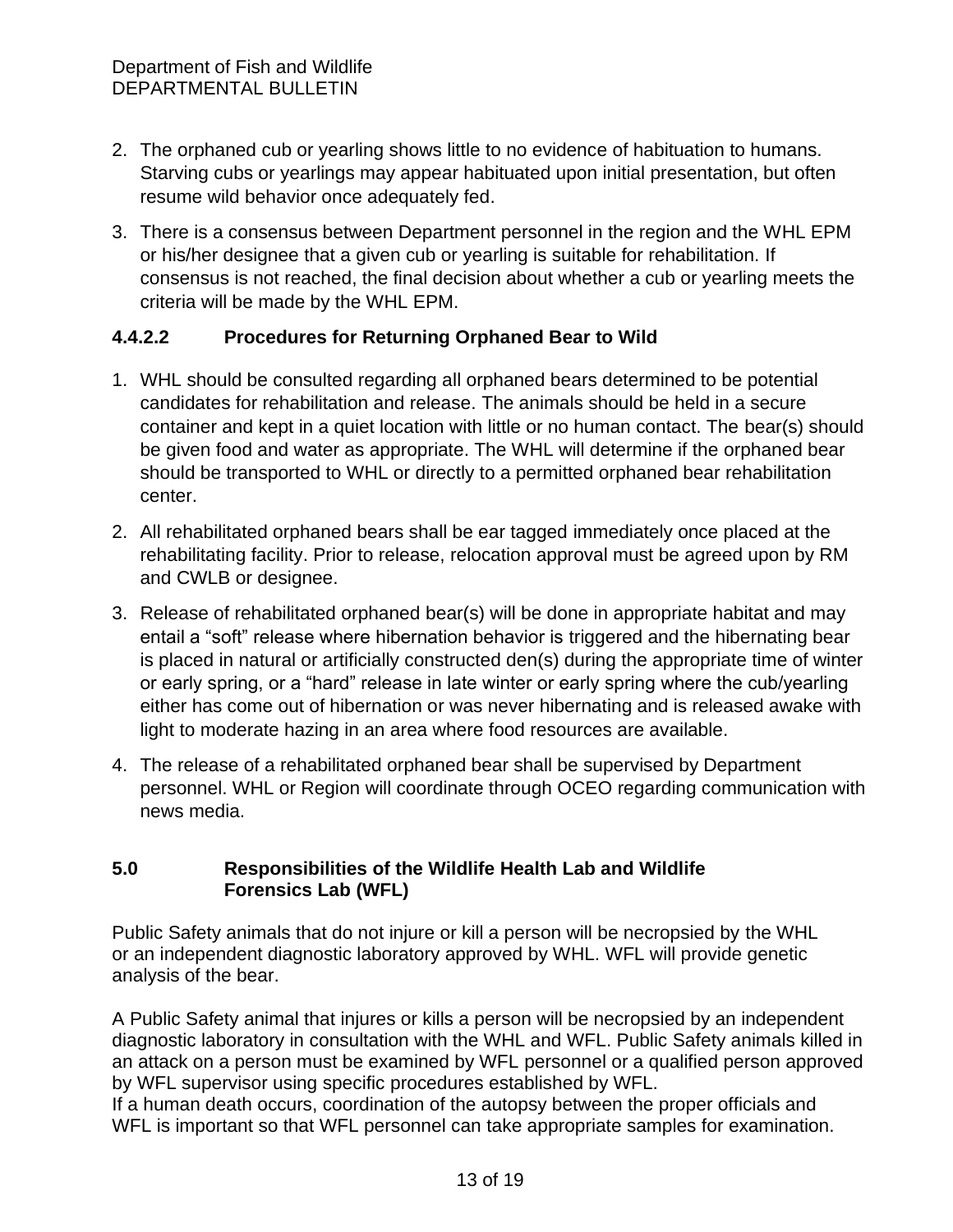In the event of human injury, it is important for WFL to gather any relevant physical evidence that may corroborate the authenticity of a wildlife attack, prior to the treatment of injuries, if practical. If not practical, directions for sampling may be given over the telephone to the LED or the emergency room doctor.

### **6.0 Training**

Training is a necessary part of a professional and reasoned response to bear conflict incidents. The Department has provided and will continue to provide training opportunities for staff who respond to wildlife conflict incidents.

*Wildlife Fundamentals Class* - Provides an introduction to capture and restraint of wildlife, disease considerations when working with wildlife, personnel and animal safety, and Department policies regarding wildlife handling, wildlife rehabilitation, and restricted species. The Department will provide this class at least once per year.

*Wildlife Restraint and Chemical Immobilization Class* - Provides specific training on the uses and applications of chemical immobilization techniques. It also provides instruction on how to approach wildlife incident responses and determine when capture and handling of wildlife is appropriate. The Department or other appropriate entities will continue to provide this class at least once per year (or more) for appropriate staff qualified to engage in chemical restraint.

*Academy Training for Law Enforcement* - Basic introduction for all wildlife officers on responding to wildlife incidents and wildlife incident reporting (WIR) system will occur during academy training.

*Continued Law Enforcement Training* - Focused training for wildlife officers related to policy and procedures, public safety wildlife incidents, and media relations will be implemented throughout the law enforcement division's (LED) daily training bulletin system. This bear policy will be reviewed and acknowledged by all wildlife officers annually.

*Ongoing Coordination and Cross-Training* - Coordination and cross-training within and between Department programs on responding to wildlife incidents. The RGT will meet not less than twice a year to review efforts and discuss effectiveness of this policy.

*Wildlife Incident Report Training* - Training specific to use of the online WIR system. This training will be introduced as a component of each class described, but also be offered once a year as a focused stand-alone training course.

Annually, the Department will evaluate the training program and needs with the Wildlife Branch, LED and OCEO. The Department's Office and Training and Development will assist in such review and implementation of training wherever possible.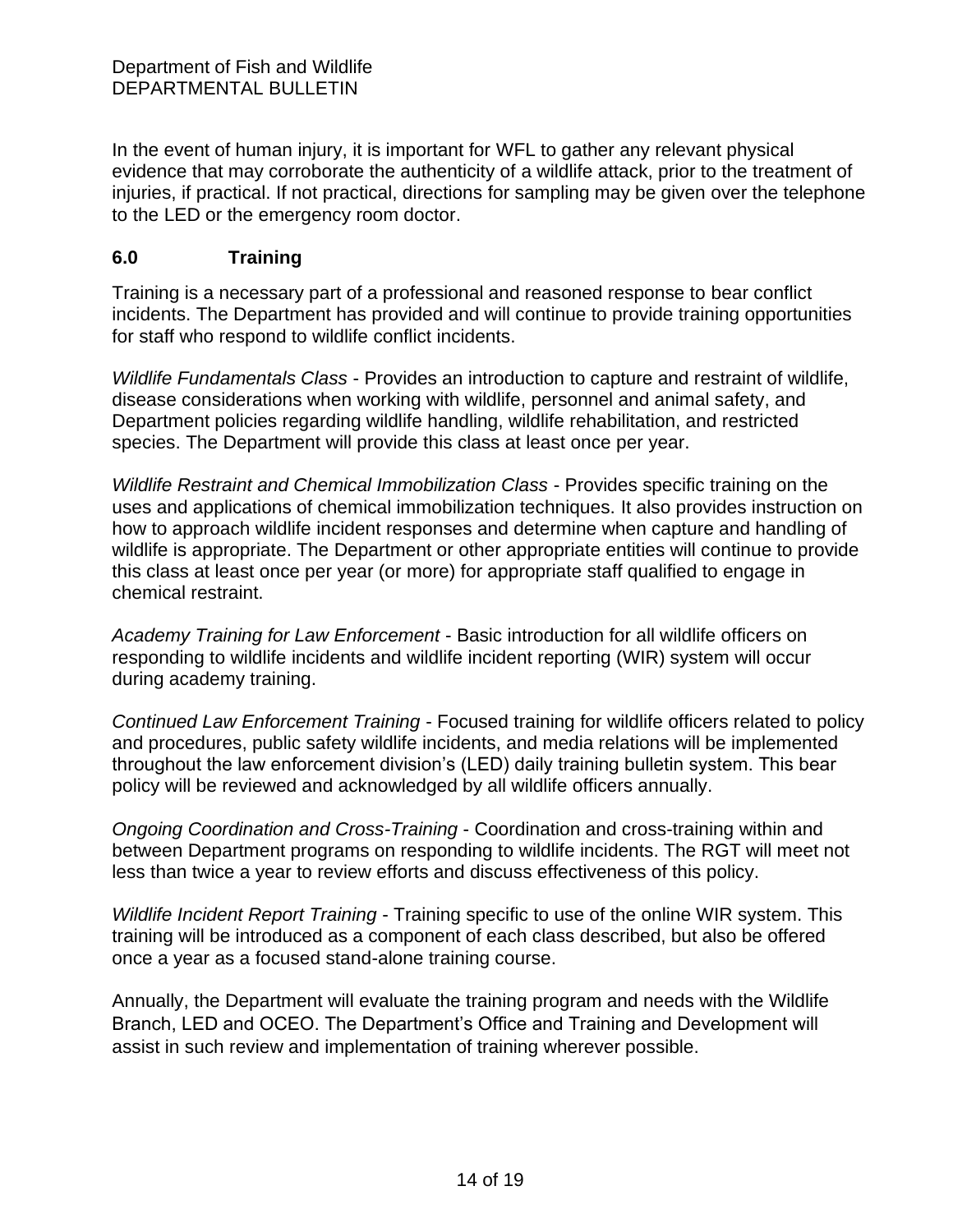## **7.0 Outreach and Education Resources**

Staff utilizing this policy are expected to be familiar with the Department's various outreach and education efforts with the public regarding human/bear conflicts. Below is a summary of those efforts and links to further information for each.

Importantly, the Department relies upon interactions with affected landowners and citizens to establish a record related to human/bear conflicts to inform management decisions. Two such information sources are data obtained pursuant to depredation requests and the Department's WIR portal.

Depredation requests are received by the Department from individuals who experience property damage as a result of bears. The depredation request is documented through the WIR database and allows for issuance of a depredation permit under certain circumstances. Information collected during the depredation permit request process includes time, date, damage caused by the bear, and deterrents that may have been in place to prevent the occurrence. After reviewing the information the Department may issue a depredation permit.

WIR is a database that is accessible to the public through the Department's website as well as Department staff. The database houses information related to bear incidents throughout California. Information on incidents can be entered by the public or Department staff. The WIR database is used to issue depredation permits when requested and reviewed by the Department.

Currently, the WIR can be accessed on the Department website at [https://apps.wildlife.ca.gov/wir/incident/create.](https://apps.wildlife.ca.gov/wir/incident/create) Effective outreach and education requires the Department to create a more user-friendly WIR portal for the general public on the Department's website. Within 12 months of the effective date of this policy, the Department will seek feedback from stakeholders, coordinate with its Data and Technology Division, and establish and more user-friendly WIR.

The purpose of improved data management is to maintain a data base of reports and information that can be queried for specific information on identify of bears, photos, locations, behaviors, evidence of avoidance and non-lethal measures used, descriptions and photos of property damage, timelines of events, and hot spots for habituated bear behavior.

The Department acknowledges that in some situations the general public is fearful of providing data related to the possible outcome of euthanizing an animal. The Department will establish a "tip line" web portal for residents to report habituated bear behaviors anonymously. All information related to a request for a depredation permit will be subject to public records laws.

Across the state the Department implements its Keep Me Wild campaign. This effort is designed to educate the public on measures they can take to keep bears wild. Outreach on these behaviors can be found on the Department's [Keep Me Wild](https://wildlife.ca.gov/Keep-Me-Wild) website.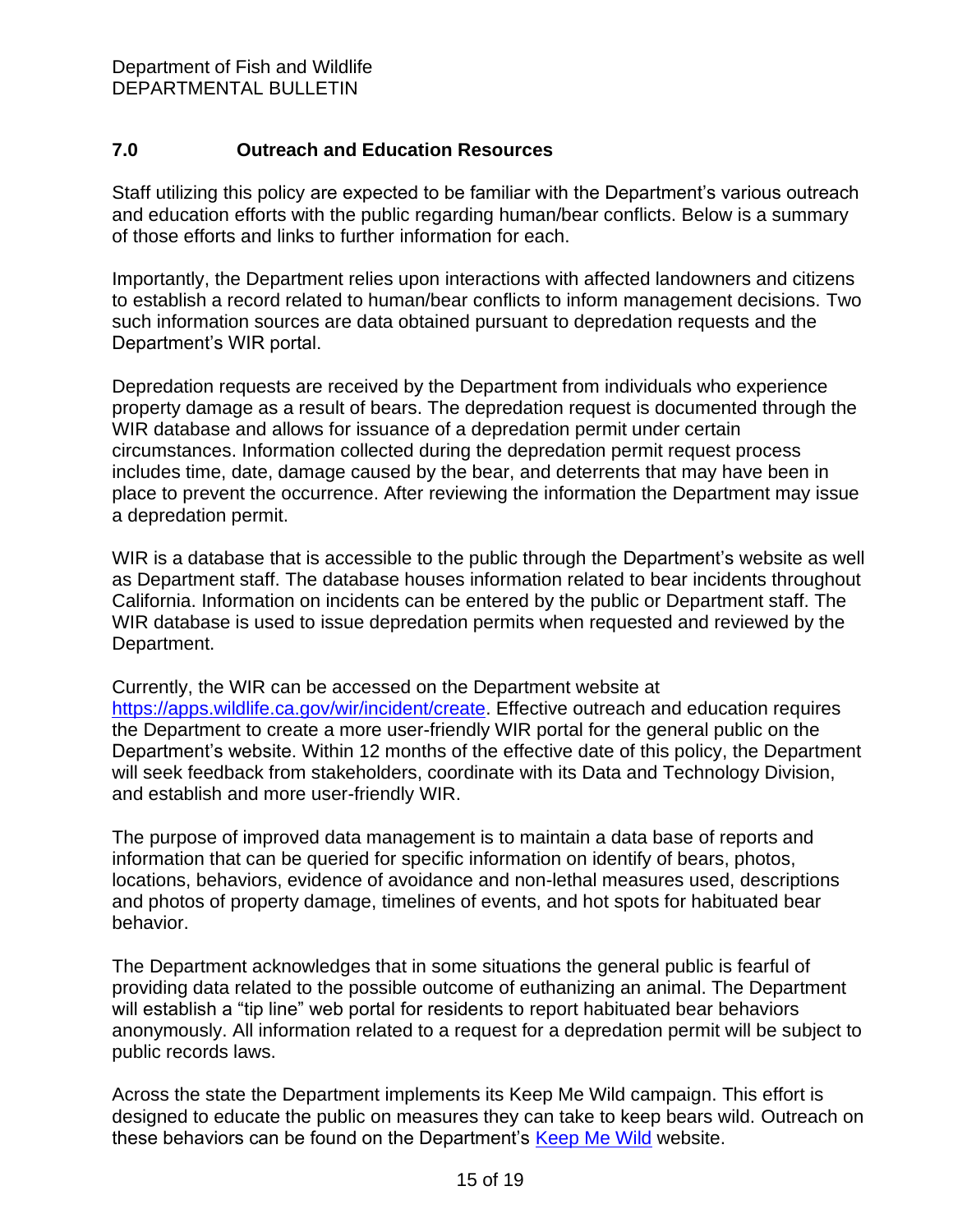The Department also utilizes [Bear Naked Truth,](https://wildlife.ca.gov/Conservation/Mammals/Black-Bear/Blog) a blog designed to objectively disseminate information on bear management actions. Though focused on the Lake Tahoe Basin, often information from outside the area is included.

The Department will increase outreach and education in the Lake Tahoe Basin by offering to meet periodically with homeowners' associations and other neighborhood groups to provide information on trash storage, trap/tag/haze efforts, and other bear management issues. The Department will offer to brief local governments on a quarterly basis at County Board of Supervisors meetings regarding bear management. This interaction through public county meetings is based on a similar effort the Department conducted in northern California for wolf management issues.

 $\frac{1}{2}$ 

Charlton H. Bonham, Director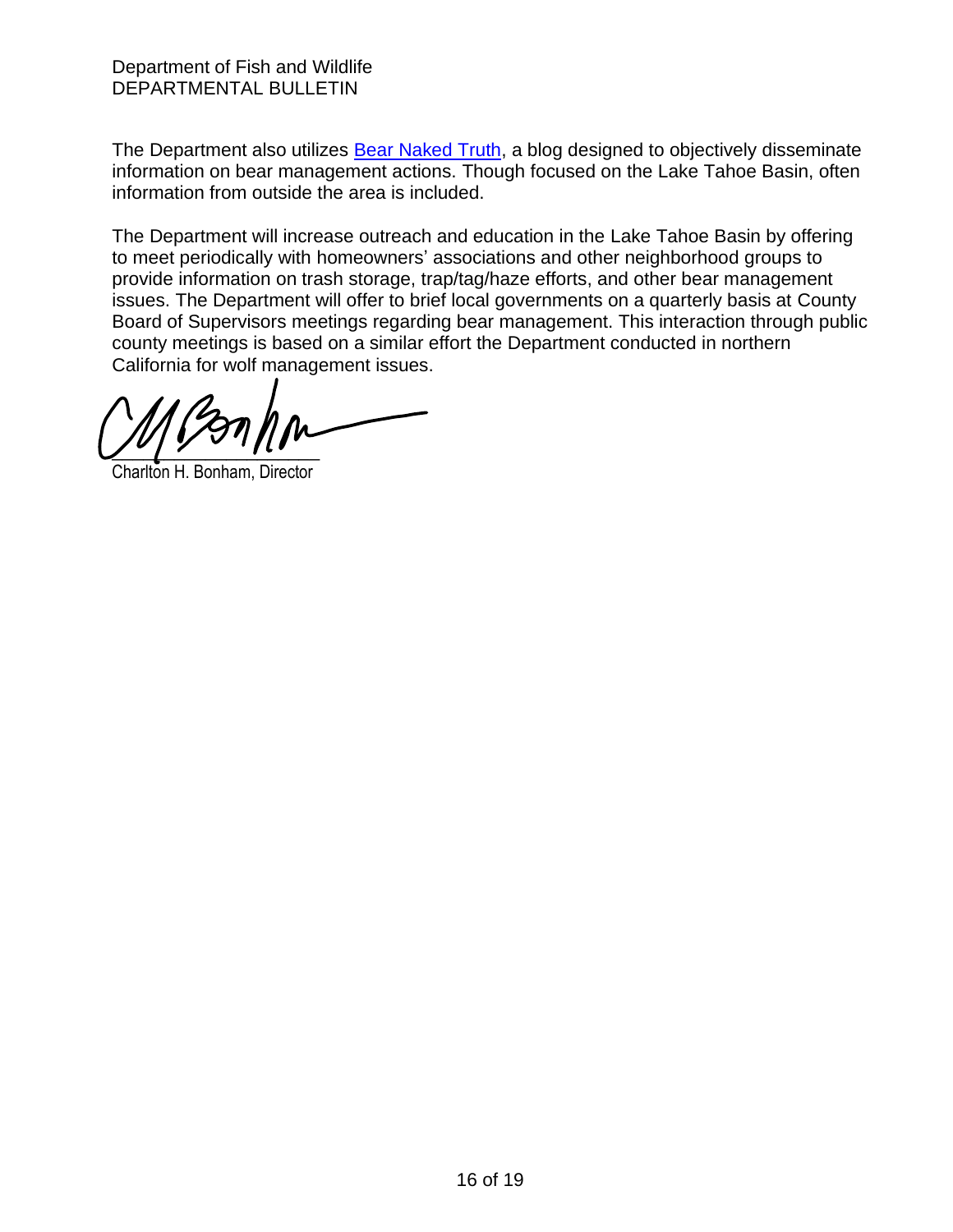#### **APPENDIX A**

### **Public Safety Wildlife Response (No Attack on a Human)**

A. Secure the scene.

B. Humanely euthanize the Public Safety Bear unless there are extenuating circumstances.

C. Notify Dispatch and the RGT.

D. Gather information for report and enter into the WIR system.

#### **Public Safety Wildlife Response (Attack on a Human)**

A. Secure the scene and ensure proper medical aid if there is a victim. Identify the victim and obtain the victim's name, address, and phone number.

B. Notify the appropriate Dispatch Center. Dispatch shall notify the field investigator's supervisor. LED chain of command will notify the appropriate RM, DDWFD, CLED, DCLED, CWLB, Wildlife Forensic Lab (WFL),WHL, OCEO, and if necessary local law enforcement agencies.

C. Initiate the ICS. If a human death has occurred, a LED supervisor or specialist will respond to the Incident Command Post and assume the Incident Commander (IC) responsibilities. The IC holds initial responsibility and authority over the scene, locating the bear, its resultant carcass, and any other physical evidence from the attack. The IC will ensure proper transfer and disposition of all physical evidence.

D. Treat the area as a crime scene. In order to expedite the take of the offending animal and preserve as much on-scene evidence as possible, the area of the incident must be secured immediately by the initial responding officer. The area should be excluded from public access by use of flagging tape or similar tape (*e.g.*, "Do Not Enter") utilized at crime scenes by local law enforcement agencies. One entry and exit port should be established. Only essential authorized personnel should be permitted in the excluded area. A second area outside the area of the incident should be established as the command post.

E. In cases involving a human death, WFL personnel will direct the gathering of evidence and secure items such as clothing, tents, sleeping bags, objects used for defense during the attack, objects chewed on by the animal, or any other materials which may possess the attacking animal's saliva, hair, or blood.

F. If the victim is alive, advise the attending medical personnel about the Carnivore Attack-Victim Sampling Kit for collecting possible animal saliva stains or hair that might still be on the victim. If the victim is dead, advise the medical examiner of this evidence need. This sampling kit may be obtained from the WFL.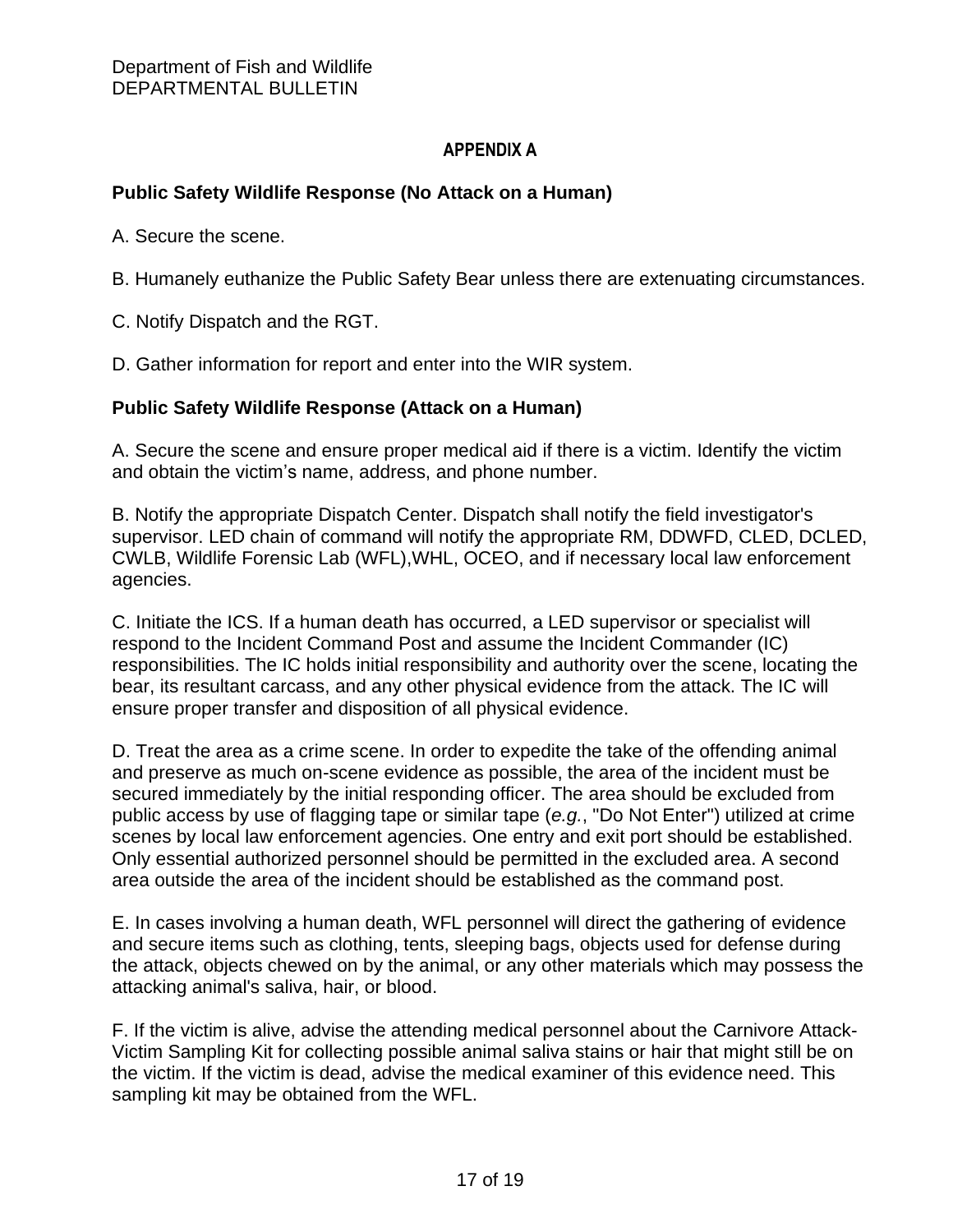G. It is essential to locate the offending animal as soon as practical. The assistance of the U.S. Department of Agriculture, Wildlife Services (WS) may be arranged by the LED or designee contacting the local WS District Supervisor.

H. If an animal is killed, the IC will notify the chain of command. Treat the carcass as evidence. Use clean protective gloves and (if possible) a face mask while handling the carcass. Be guided by the need to protect the animal's external body from: loss of bloodstains or other such physical evidence originating from the victim; contamination by the animal's own blood; and contamination by the human handler's hair, sweat, saliva, skin cells, etc. Tape paper bags over the head and paws, and then tape plastic bags over the paper bags. Plug wounds with tight gauze to minimize contamination of the animal with its own blood. Place the carcass inside a protective durable body bag (avoid dragging the carcass, if possible).

I. WFL will receive from the IC and/or directly obtain all pertinent physical evidence concerning the primary questions of authenticity of the attack and identity of the offending animal. WFL has first access and authority over the carcass after the IC. WHL will immediately contact and coordinate with the health department the acquisition of appropriate samples for rabies testing. Once WFL has secured the necessary forensic samples, it will then release authority over the carcass to WHL for disease studies.

J. An independent diagnostic laboratory approved by WHL will conduct necropsy and disease studies on the carcass. The WHL will retain primary authority over this aspect of the carcass.

K. In the event that a Public Safety Bear cannot be located and taken, and the immediate threat no longer exists, the RGT shall re-assess the incident and consider re-classifying the bear.